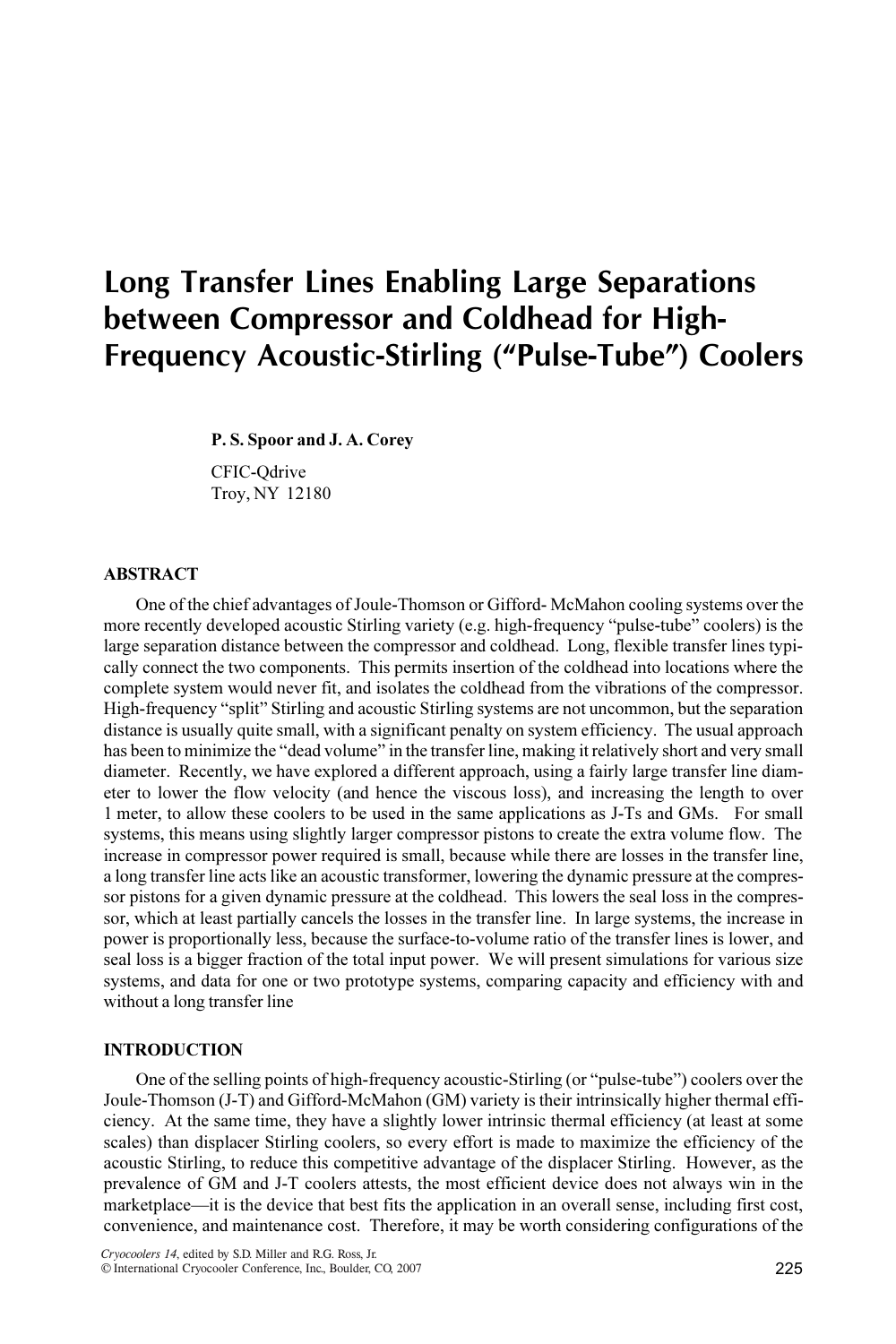acoustic Stirling that increase its usefulness in key applications, even if they do not maximize its efficiency. One such configuration is to separate the coldhead from the compressor with a long transfer line. This certainly lowers the maximum achievable efficiency, but may allow the acoustic Stirling to access markets and applications previously served only by J-T and GM coolers. Furthermore, if optimizing such a configuration is approached as seriously as the optimization of regenerators and inertance tubes, the efficiency penalty associated with the long transfer line is less than one might suppose.

## ACOUSTIC-STIRLING WITH LONG TRANSFER LINE

#### First Prototype

The interest in this configuration was spurred by a customer that wanted the acoustic-Stirling for its efficiency, but even more for its long life and absence of wearing parts and oil separators. At the same time, they needed the coldhead to be remotely located, for a cryopumping application where low vibration is especially important. "Remotely located" for them, however, does not mean 15 meters, but more like 1 meter—just enough to be able to locate the compressor on its own support, and reach the vacuum flange. After consulting with them, we chose 1.25 meters as the separation distance, which wound up being closer to 1.3 meters when the end connections of the transfer line were finalized.

This first "flexibly attached remote," or FAR, cooler prototype is shown in Figure 1, alongside our standard small cryocooler, the 2S102K. The 2S102K is rated for 8-10 watts at 77K, with 250 watts input; the FAR prototype achieves 10 watts at 77K with 330 watts input. The FAR system is certainly less efficient than the close-coupled 2S102K, but it still compares well with J-T or GM coolers. Table 1 shows a comparison of the 2S102K, the FAR, and one each of popular J-T and GM systems of similar cooling capacity.

The performance data are taken from the manufacturer's specifications. The FAR prototype, despite the long transfer line, is still more efficient than these alternatives.



Figure 1. Prototype split acoustic-Stirling system with remote coldhead, using a coldhead rated for 8- 10 watts at 77K, driven by an oversize compressor designed for 20-25 watt coldheads, with a 1.3 meter, waterjacketed, 3/8 OD transfer line. The ¼" OD inertance tube is anchored to the transfer tube with tie-wraps. Our standard 2S102K close-coupled cooler, using the same head with a smaller compressor, is shown for comparison.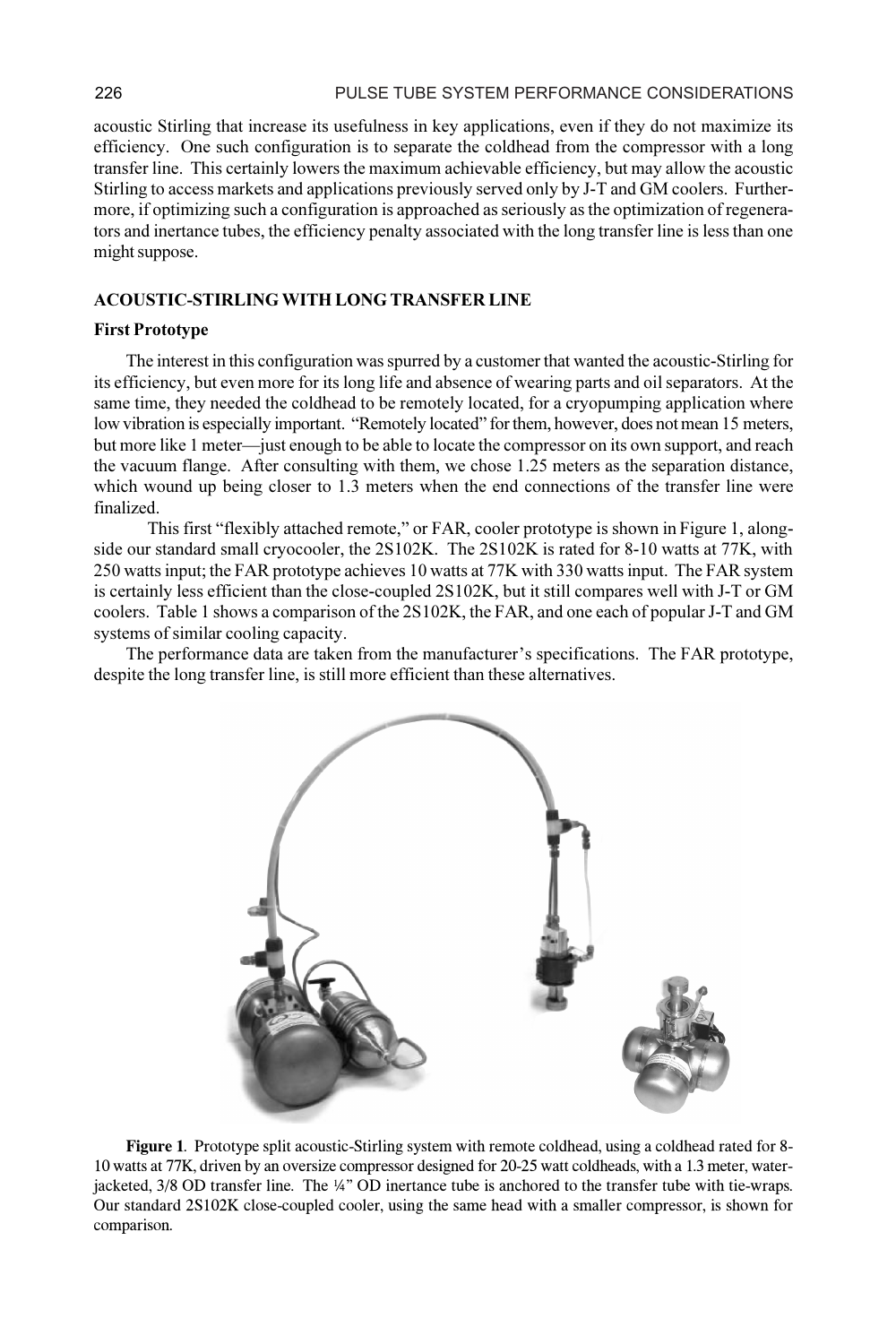| <b>System</b>                          | Cooling at 77K   Input power |        |
|----------------------------------------|------------------------------|--------|
| 2S102K close coupled acoustic Stirling | 10 W                         | 250 W  |
| Acoustic-Stirling FAR prototype        | 10W                          | 330 W  |
| "CryoTiger" J-T cooler                 | 3.5 W                        | 500 W  |
| Janis-SHI SRP 2620A G-M cooler         | 10 W                         | 1900 W |

Table 1. Comparison of the 2S102K, the FAR, and popular J-T and GM systems of similar capacity.

#### Production Model

Although the FAR prototype is more efficient than the J-T or GM alternatives, it is not as efficient as it ought to be. This prototype was made without any particular effort to match the compressor to the combined load of the transfer line and coldhead—plus, the 'oversize' compressor was used (to allow this particular customer the option of 'overdriving' the 10-watt head in order to extend its capacity to  $\geq$ 15 watts). A properly optimized system will be more efficient still. Although optimization of resonant systems tends to be iterative, the general approach to optimizing the efficiency of a remote acoustic Stirling system is: 1) choose the tube diameter that minimizes the transfer line losses for the desired separation distance, 2) choose the piston diameter so that when driving the combined load of transfer line and coldhead, the compressor motors achieve their ideal stroke (hence maximizing the motor efficiency), and 3) tune the moving mass of the motors as needed to achieve resonance at the operating frequency.

The results are not wholly intuitive if one's experience is limited to systems with all dimensions much smaller than a wavelength. The optimum transfer line is wider diameter than one might suppose; due to the turbulence in the transfer line, high velocity is worse than additional surface area, up to a point. A wider transfer line means more swept volume from the compressor, which requires larger pistons. The larger pistons don't increase the seal loss, however, because the pressure wave amplitude at the pistons is lower than before. In other words, the long transfer line acts like an "acoustic transformer," putting the pistons into a region of comparatively high volume flux and low pressure wave amplitude compared to the coldhead. Figure 2 illustrates the iconic standing waveforms of pressure and particle velocity. Figure 3 shows these waveforms as they apply to the acoustic field in the FAR prototype. The maximum in acoustic pressure is near the center of the



Figure 2. Standing wave in half-wave pipe, open at the ends. In the center of the pipe is a maximum in pressure wave amplitude and a minimum in particle velocity; the pressure is a minimum at the ends while the particle velocity is maximum.



Figure 3. Standing waveforms of acoustic pressure and particle velocity superimposed on graphic of FAR system, showing how they apply to the acoustic field in the FAR prototype.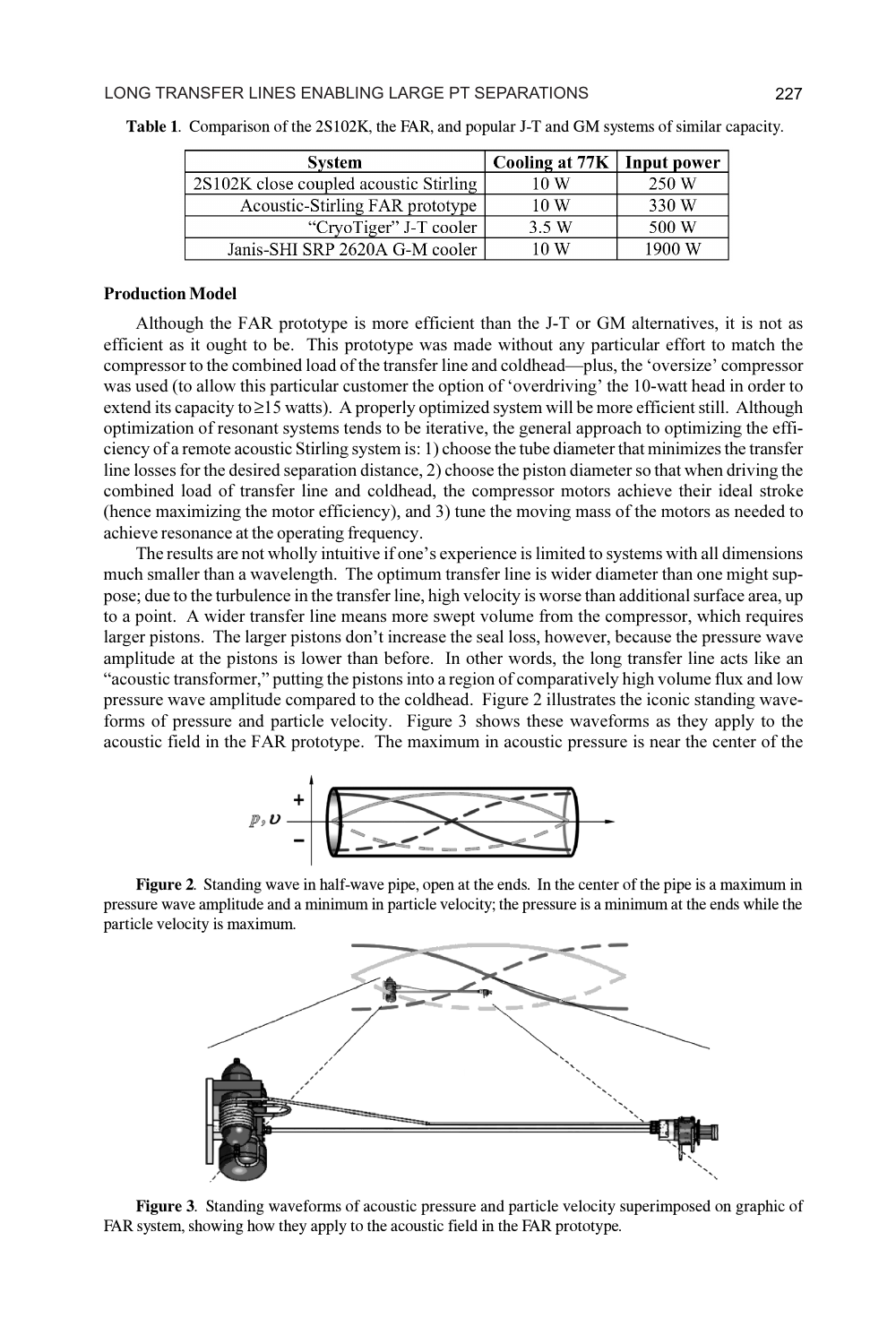

Figure 4. 2S102K-FAR production model; a pencil is shown for scale.

regenerator, so increasing the distance between the regenerator and the pistons decreases the acoustic pressure at the pistons. This, incidentally, may indicate that long transfer lines are less attractive in displacer Stirlings, because their typically larger pressure ratios imply larger standing-wave ratios, so a long transfer line would impose a much greater burden on the compressor, i.e., much more flow would be required to support the standing wave in the line as compared to the displacerless (acoustic) Stirling.

Figure 4 shows the production model designed using these principles. It uses flexible stainless hoses like those used in GM coolers, the large one being the transfer line and the smaller one being the inertance line. The black hoses are water lines (for cooling the warm end of the head). No data were available in time for this publication, but our simulations and past experience suggest this production model should achieve 10 W at 77K for 280 W input, or only 12% more input power than the close-coupled version.

### OTHER POSSIBLE REMOTE CONFIGURATIONS.

#### Maximum Separation Distance

The production model shown in Figure 4 has a 1-meter transfer line. This is suitable for some applications, but it is reasonable to ask, what is the maximum separation distance achievable in a split acoustic-Stirling system? The transfer line losses are clearly higher than in systems where the gas undergoes low-velocity, steady flow in the lines; yet, if the starting efficiency is higher, one can tolerate some loss in the lines to achieve the same or better performance. From Figure 5, if we match the CryoTiger's 3.5 W at 77 K, for instance, then we can tolerate as much as 5 meters of separation between compressor and coldhead (which is greater than the 10 feet of separation that corresponds to the CryoTiger's 3.5 W performance point), while still drawing only 250 W.

## Performance at Larger Scales

As cooler size increases, surface-to-volume ratio decreases, and transfer line losses become less important. The seal loss reduction due to lower acoustic pressure at the pistons winds up obviating much of the transfer line loss, so the predicted efficiency is practically the same with and without the transfer line. Figure 6 shows how our 4 kW-input and 20-kW input coolers could be expected to perform with and without long transfer lines.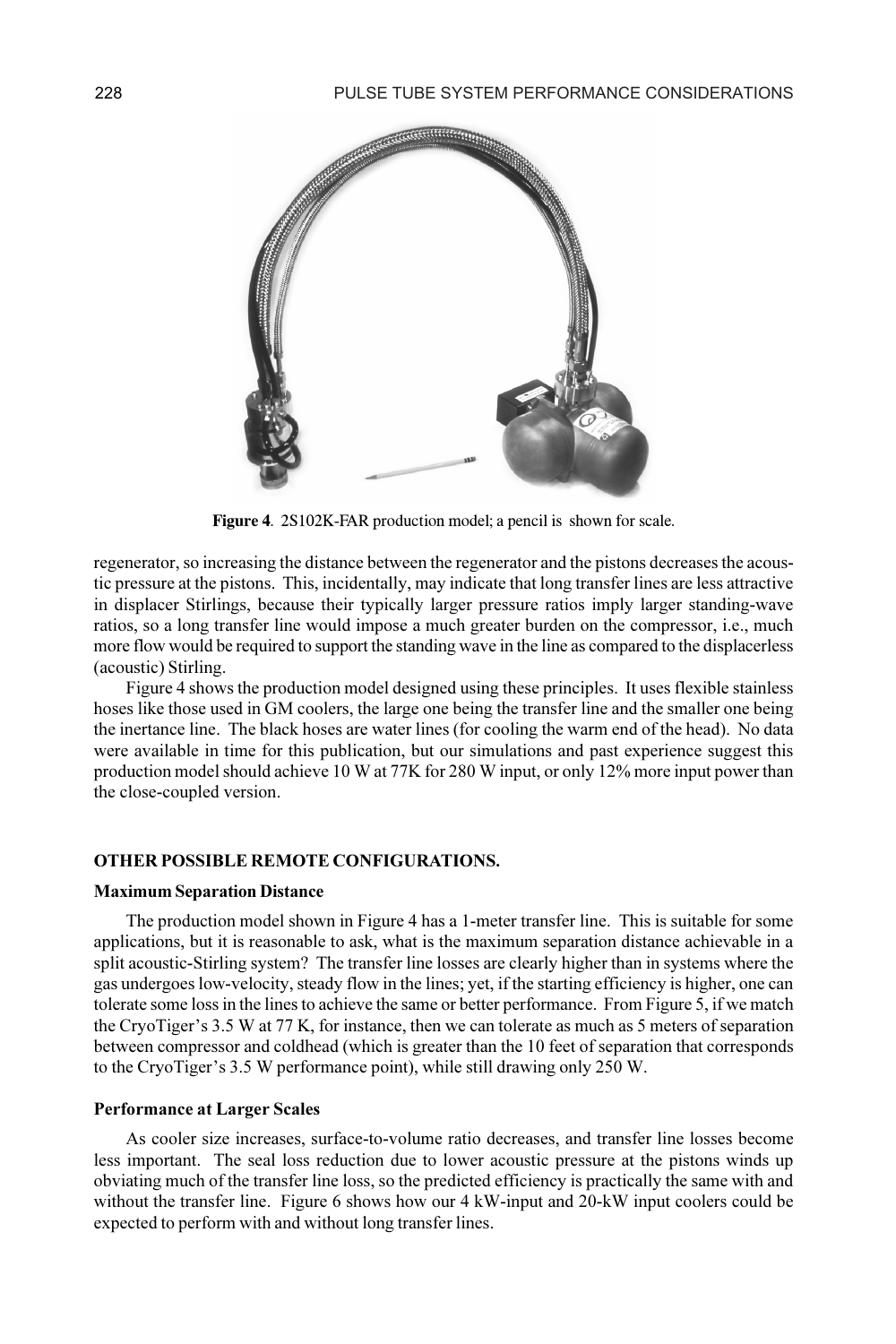

Figure 5. 2S102K-FAR cooling power as a function of transfer line length, while operating at constant stroke and current (the stroke and current that correspond to 250W input into a close-coupled coldhead). The input power is close to 250 W everywhere except near 4 m, where it dips due to the very low input impedance when the transfer line length corresponds to a quarter-wavelength. Note that the system is optimized for each length, which would not be necessary in a J-T system.



Figure 6. Effect, or lack of effect, on the performance of larger cryocoolers of long transfer lines.

## concerte de la concerte de la concerte de la concerte de la concerte de la concerte de la concerte de la concerte de la concerte de la concerte de la concerte de la concerte de la concerte de la concerte de la concerte de

We may conclude that long transfer lines are indeed viable in acoustic-Stirling coolers, despite the higher losses that occur in these lines due to high-amplitude oscillating flow as compared to the slow DC flow in J-T and GM systems. The higher basic efficiency of the acoustic Stirling, and its other attractive features, makes it a serious alternative to existing remote cooling options. We can perhaps best illustrate this by a head-to-head comparison of various characteristics of the 2s102K-FAR production model versus the CryoTiger J-T system, shown in Figure 7.

The acoustic Stirling 'wins' in almost every category, except for first cost of single units (these, after all, are not yet in mass production) and in maximum separation distance. Of particular interest is the much shorter cooldown time for the acoustic Stirling remote cooler—unlike J-T coolers, the acoustic Stirling's capacity increases steadily with temperature, so even at comparable 77K performance, the acoustic Stirling has much larger capacity at higher temperatures.



Figure 7. Comparison of some important features of the acoustic-Stirling ('PT') remote cooler and a popular J-T cooler.